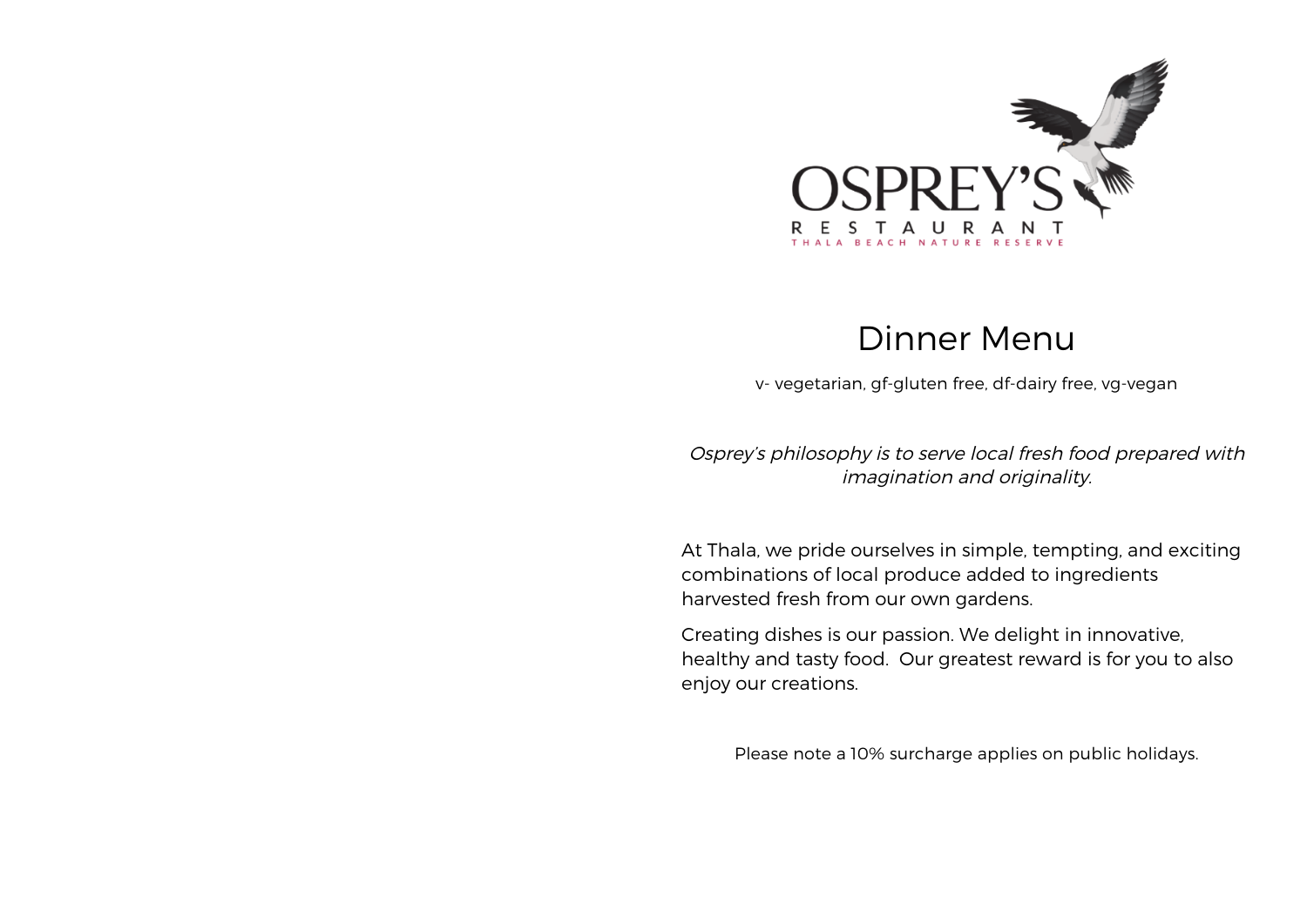

| Pacific Oyster yuzu & chervil (df, gf)                                                    | \$7.90 each |
|-------------------------------------------------------------------------------------------|-------------|
| Pandesal with smoked beetroot labneh, crispy garlic & sage<br>(v)                         | \$18        |
| Popcorn cauliflower, tossed in Kyoto glaze with fried garlic (vg,<br>df, gf)              | \$20        |
| House cured duck ham, goose liver parfait, port gel on brioche                            | \$22        |
| Szechuan chicken ribs with sweet, fermented chilli sauce,<br>pork floss & sesame (gf, df) | \$22        |
| Hervey bay scallop tartare with finger lime, crispy guanciale &<br>citrus oil (gf, df)    | S27.5       |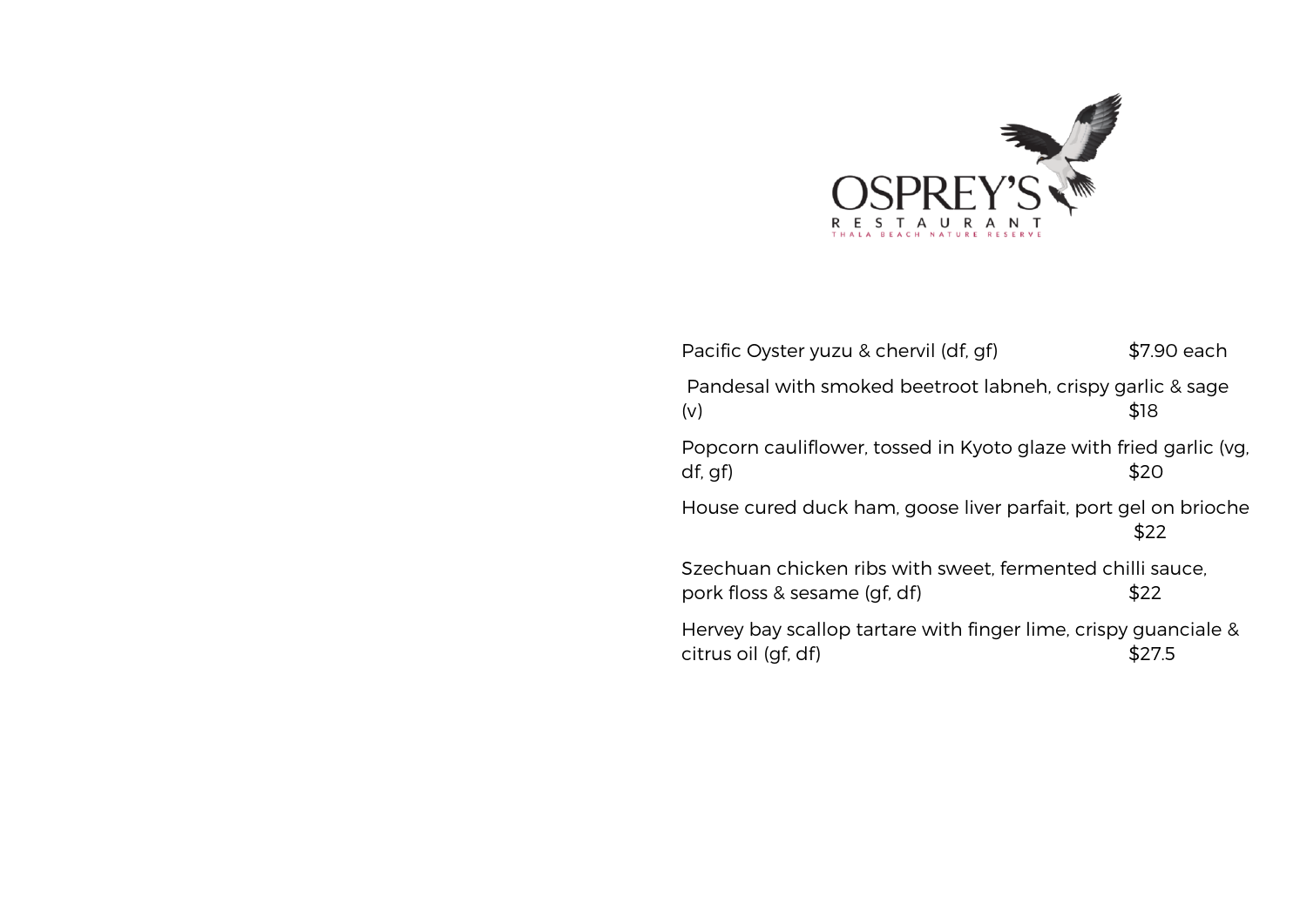

| Farmed barramundi with charred greens,<br>XO sauce & local Asian herb salad (df)                       | \$42 |
|--------------------------------------------------------------------------------------------------------|------|
| Spicey Nduja squid ink linguini with Shark Bay blue<br>swimmer crab & pea tendrils                     | \$45 |
| Sous vide duck breast with Thai red curry & lychee slaw<br>(gf, df, vo)                                | \$46 |
| 250g Wagyu Striploin-MB 6, with burnt onion soubise,<br>garden greens tossed with almonds              | \$88 |
| 200g eye fillet with crispy kipfler, wild mushrooms, petite<br>radish salad & black garlic jus (gf,vo) | \$59 |
| Housemade gnocchi with truffle oil, wild mushrooms,<br>walnut & crispy kale (vg, df)                   | \$39 |
| Shoestring fries with café de paris butter (gf, v)                                                     | \$10 |
| Charred leek, goats yoghurt, cashew nut dukkah<br>with herb oil $(gf, v)$                              | \$12 |
| Tossed Asian greens (vg, df)                                                                           | \$12 |